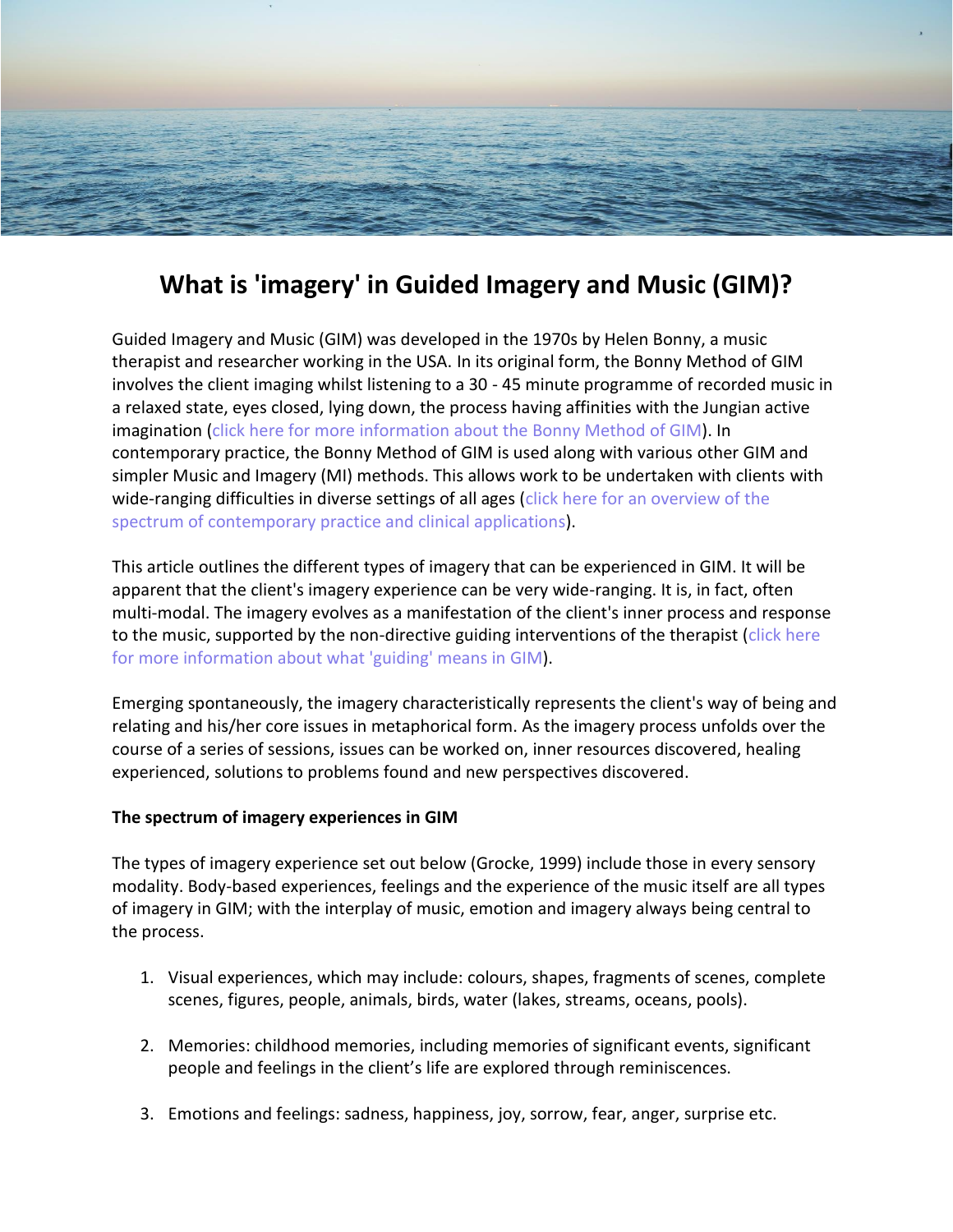- 4. Body sensations: parts of the body may feel lighter, or heavier; parts of the body may become numb, and feel split off from the body; there may be feelings of floating or falling; sensations of spinning, or feelings that the body is changing in some way.
- 5. Body movements. The client may make expressive movements of the body in relation to the imagery being experienced - eg. hands create a shape, arms reach up in response to an image, fists or legs pound on the mat in reaction to feelings of anger.
- 6. Somatic imagery. Changes within the internal organs of the body may be experienced e.g. pain felt in the chest or heart, exploring an internal organ for its shape and colour, a surge of energy felt through the entire body.
- 7. Altered auditory experiences. There may be an altered auditory perception of the music: the music comes from far away; the music is very close; one particular instrument stands out (which can also be transference to music)
- 8. Pure music transference the client is fully engaged with the music
- 9. Associations with the music and transference to the music: memories of when the music was heard last, memories of playing the music; the music is being played especially for the person; the person is actually playing the music being heard.
- 10. Abstract imagery: mists, fog, geometrical shapes, clouds etc.
- 11. Spiritual experiences: being drawn toward a light; a spiritual person: a monk, priest, woman in flowing robes; being in a cathedral; feeling a presence very close.
- 12. Transpersonal experiences: the body becoming smaller, or larger, change felt deep in the body (cells changing, parts of body changing shape), or the person becomes another form – e.g. the person becomes a bird in flight, or becomes one with a significant feeling or event.
- 13. Archetypal figures. This can an include figures and film characters: King Arthur, Robin Hood, the Vikings, Aboriginal man/woman, the witch, Merlin. Superman, ET, Donald Duck etc..
- 14. Dialogue. Significant figures from the client's life may appear in the imagery and often have a message, so that dialogue may occur eg with parental figures. Aspects of self may be symbolised in human form (a baby or adult figure), or significant companions (eg an albatross bird, or an eagle) and dialogue may occur with these aspects.
- 15. Aspects of the Shadow: A person of the same gender (or other figure/creature) may appear that the client immediately dislikes. It is helpful to find out what aspect of the person the client is reacting to, as this may be a part of the client that he or she does not like to recognize in him- or herself.